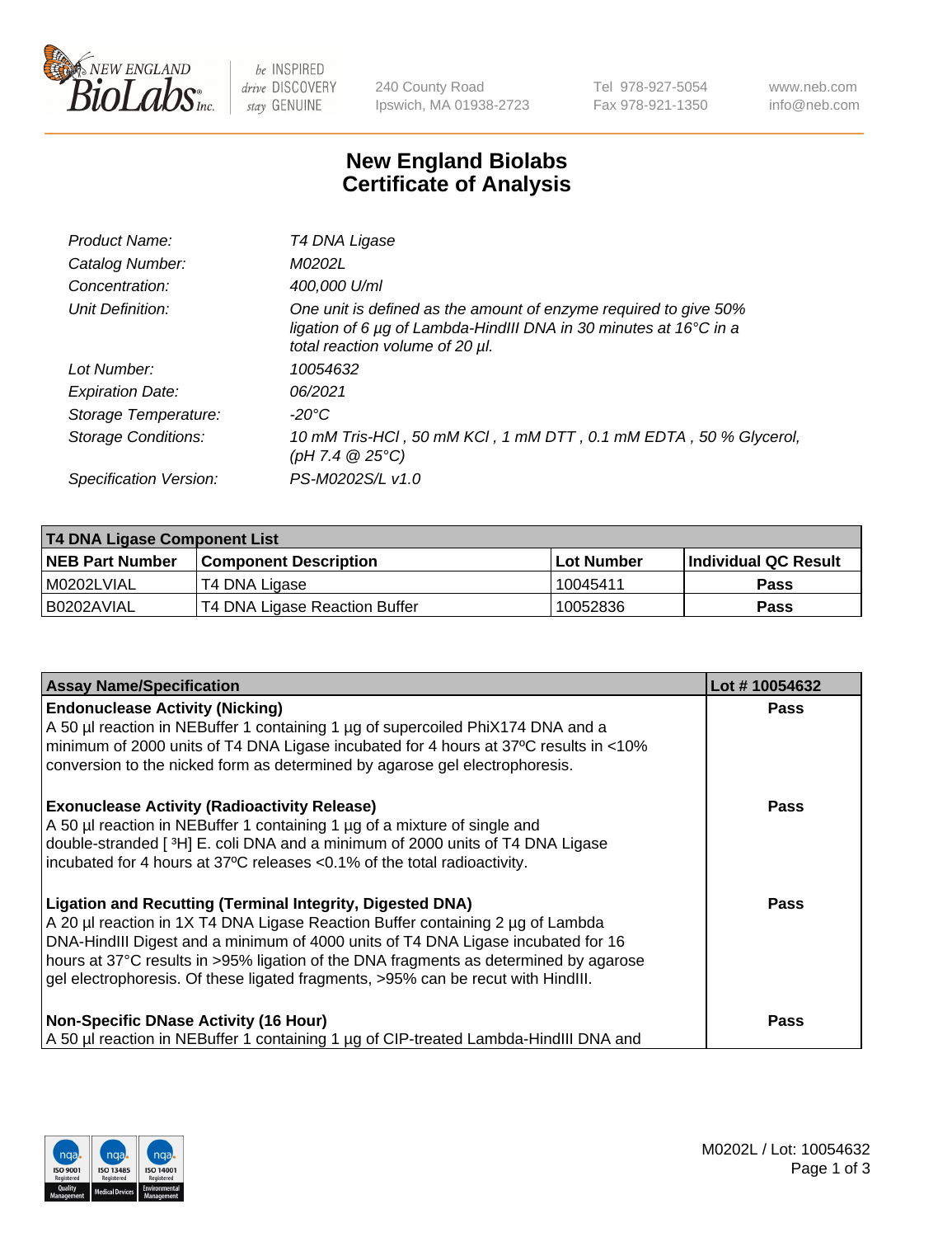

be INSPIRED drive DISCOVERY stay GENUINE

240 County Road Ipswich, MA 01938-2723 Tel 978-927-5054 Fax 978-921-1350

www.neb.com info@neb.com

| <b>Assay Name/Specification</b>                                                                                                                                                                                                                                                                                                                                                                                    | Lot #10054632 |
|--------------------------------------------------------------------------------------------------------------------------------------------------------------------------------------------------------------------------------------------------------------------------------------------------------------------------------------------------------------------------------------------------------------------|---------------|
| a minimum of 2000 units of T4 DNA Ligase incubated for 16 hours at 37°C results in a<br>DNA pattern free of detectable nuclease degradation as determined by agarose gel<br>electrophoresis.                                                                                                                                                                                                                       |               |
| <b>Protein Concentration (A280)</b><br>The concentration of T4 DNA Ligase is 0.4 mg/ml +/- 10% as determined by UV<br>absorption at 280 nm. Protein concentration is determined by the Pace method using<br>the extinction coefficient of 57,675 and molecular weight of 55,292 daltons for T4<br>DNA Ligase (Pace, C.N. et al. (1995) Protein Sci., 4, 2411-2423).                                                | Pass          |
| <b>Protein Purity Assay (SDS-PAGE)</b><br>T4 DNA Ligase is ≥ 95% pure as determined by SDS-PAGE analysis using Coomassie Blue<br>detection.                                                                                                                                                                                                                                                                        | Pass          |
| <b>qPCR DNA Contamination (E. coli Genomic)</b><br>A minimum of 2000 units of T4 DNA Ligase is screened for the presence of E. coli<br>genomic DNA using SYBR® Green qPCR with primers specific for the E. coli 16S rRNA<br>locus. Results are quantified using a standard curve generated from purified E. coli<br>genomic DNA. The measured level of E. coli genomic DNA contamination is ≤ 1 E. coli<br>genome. | <b>Pass</b>   |
| <b>RNase Activity (Extended Digestion)</b><br>A 10 µl reaction in NEBuffer 4 containing 40 ng of a 300 base single-stranded RNA<br>and a minimum of 1 µl of T4 DNA Ligase is incubated at 37°C. After incubation for 16<br>hours, >90% of the substrate RNA remains intact as determined by gel electrophoresis<br>using fluorescent detection.                                                                    | <b>Pass</b>   |
| <b>Single Stranded DNase Activity (FAM-Labeled Oligo)</b><br>A 50 µl reaction in CutSmart® Buffer containing a 20 nM solution of a fluorescent<br>internal labeled oligonucleotide and a minimum of 10,000 units of T4 DNA Ligase<br>incubated for 16 hours at 37°C yields <5% degradation as determined by capillary<br>electrophoresis.                                                                          | <b>Pass</b>   |
| DNase Activity (Labeled Oligo, 3' extension)<br>A 50 µl reaction in CutSmart® Buffer containing a 20 nM solution of a fluorescent<br>labeled double-stranded oligonucleotide containing a 3' extension and a minimum of<br>10,000 units of T4 DNA Ligase incubated for 16 hours at 37°C yields <5% degradation<br>as determined by capillary electrophoresis.                                                      | <b>Pass</b>   |
| DNase Activity (Labeled Oligo, 5' extension)<br>A 50 µl reaction in CutSmart® Buffer containing a 20 nM solution of a fluorescent<br>labeled double-stranded oligonucleotide containing a 5' extension and a minimum of<br>10,000 units of T4 DNA Ligase incubated for 16 hours at 37°C yields <5% degradation                                                                                                     | <b>Pass</b>   |